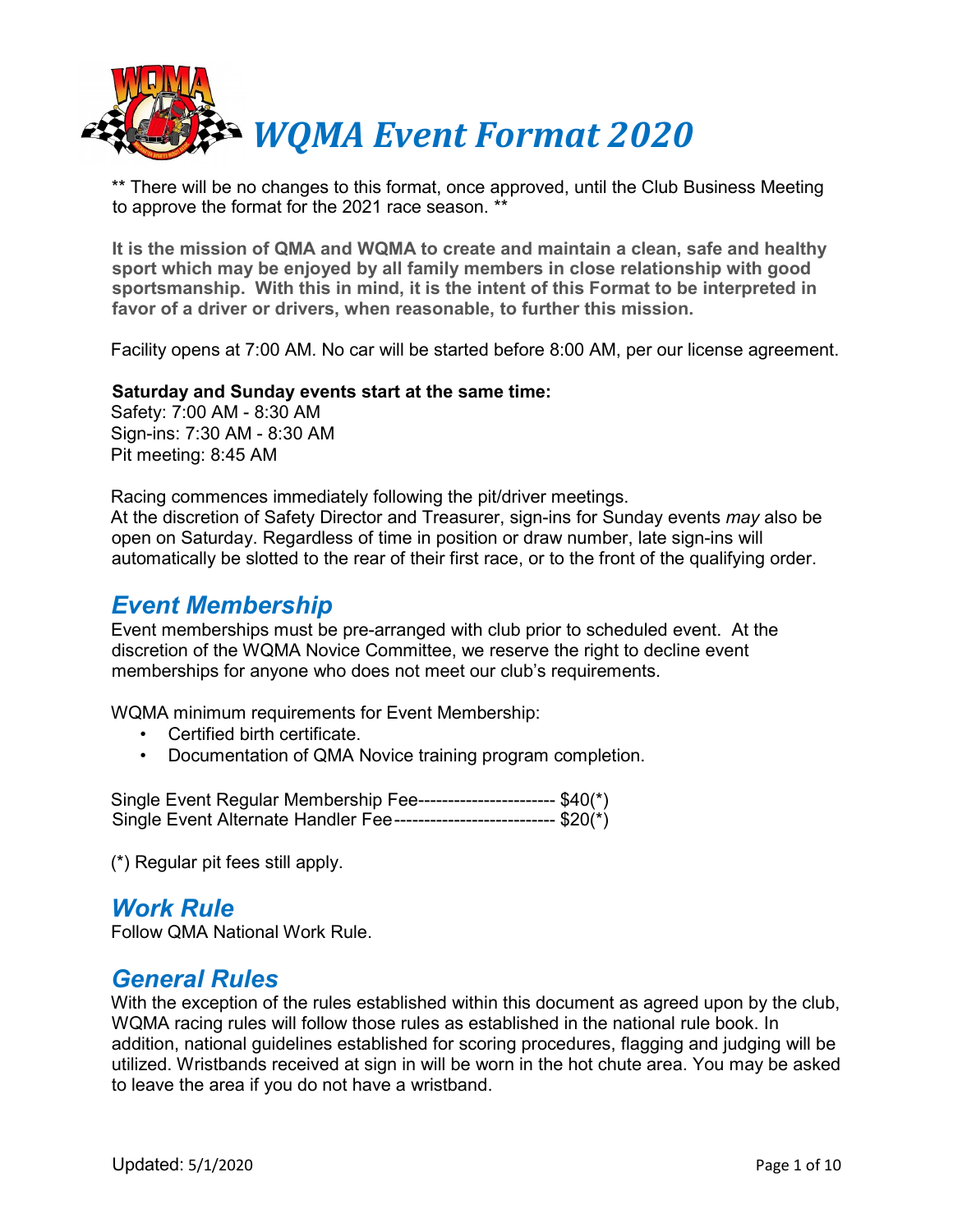#### *Code of Conduct*

Per the WQMA By-Laws, Article 4 Removal Penalties and QMA Code of Conduct will be enforced at all events.

The WQMA facility is a public venue attended by guests on a regular basis. Positive behavior is an important part of participating in the racing events. In addition to the QMA Code of Conduct guidelines, any handler whose behavior continues to be out of line after a warning by the Race Director or Club President can be immediately removed from all racing and paved surfaces for the remainder for the event. The elected Race Director or Club President shall have final say in these matters.

#### *Pit Fees*

*Fees listed are for WQMA events only. For Region and National events, please see their formats.* 

|  |  |                                                                          | All 2019 WQMA Club Points Series Races------------------- \$20(*) per car             |
|--|--|--------------------------------------------------------------------------|---------------------------------------------------------------------------------------|
|  |  | All 2019 WQMA Non-Points Races----------------------------- \$10 per car |                                                                                       |
|  |  |                                                                          | All 2019 WQMA Grands Qualifier Races---------------------- \$2 additional fee per car |

(\*) Skip Chapman Memorial Fund Novice Sign In Subsidy shall apply to first three scheduled events. Pit fee shall be reduced by half (\$10) per car for all WQMA Novice registrations.

Beginning with the second occurrence in the year, repeated late sign-ins will be charged an additional \$40 per car signed in late.

Transponders can be rented for a fee of \$5 per driver per event and \$10 for a weekend of a double header. Failure to return the transponder at the end of the race event will result in a fine of \$10 (if the transponder is not returned in time to charge for the next race event). Each event date that the transponder is not returned by will increase the fine in \$10 increments. If a transponder is not returned at the end of a race season, the fine will be the cost to replace the transponder plus any fines accumulated. Fines must be paid before being eligible to sign in at any future WQMA events.

#### *Judges*

If you are unable to judge a race to which you have been assigned you must find a replacement. There must be a minimum of one (1) judge on the stand before cars are pushed off; all judges must be present prior for the start of the race. If the judges are not present, the Race Director will call for a red flag and the race will not begin until all judges are present. The judge's responsibility ends when the last car passes scales. Judging procedures will follow QMA rulebook guidelines.

#### *Corner Workers*

All corner workers will be in their respective corners, coinciding with the numbers on the racecars prior to the start of the race. At the discretion of the Race Director, Novice races will require two corner workers in each corner while one per corner will be required for all other classes. If corner workers are not present it is the discretion of the Race Director to red flag the race until corner workers are present. Corner workers cannot be taking pictures/video.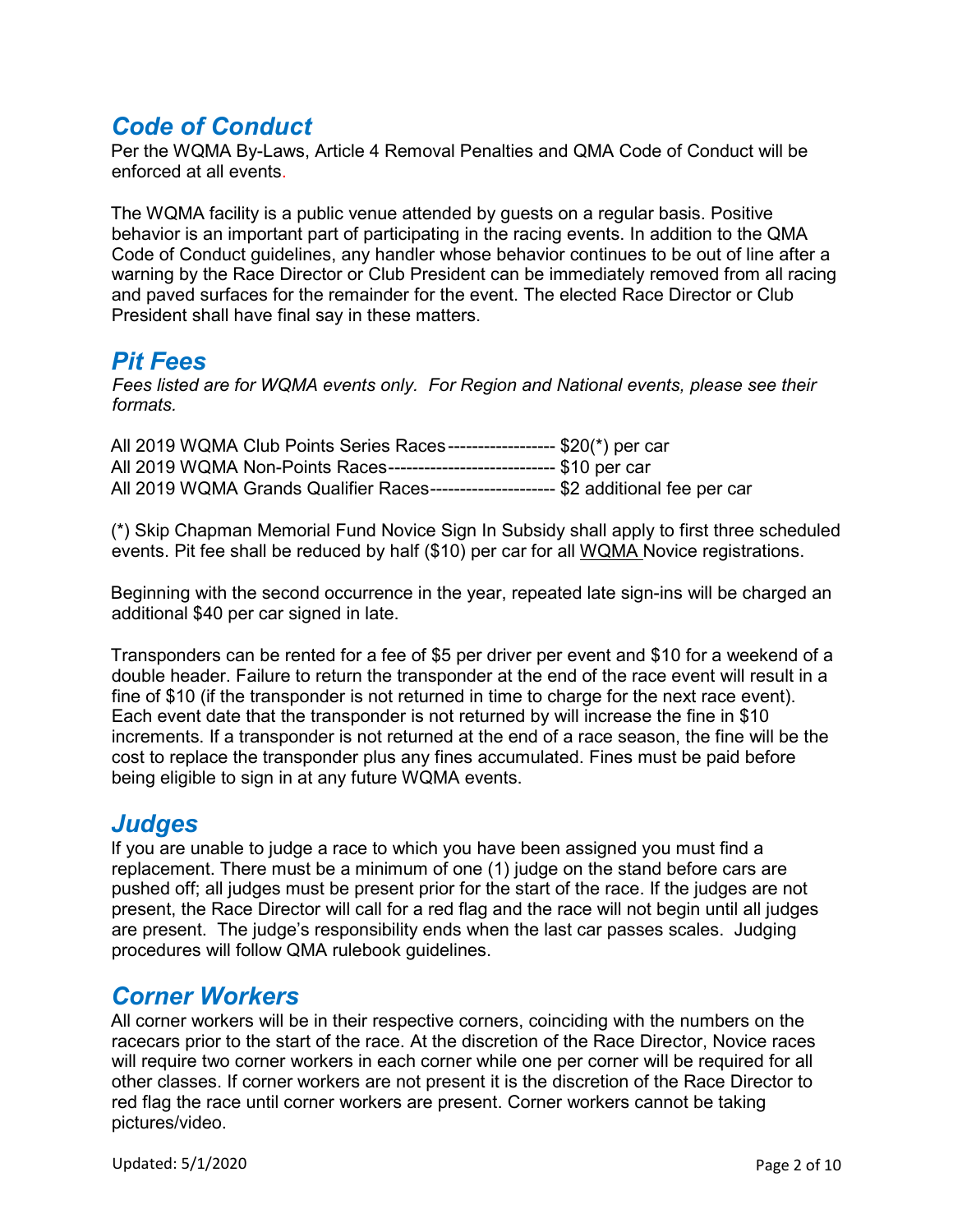# *Scoring*

WQMA will use transponders and computer scoring at all club events. There will be at least three scorekeepers in the tower in addition to the computer scoring system, with the computer being the backup. The number of scorekeepers may be changed at the Race Director's discretion. Timing in will be done with transponders on qualifying dates.

#### *Racing Order*

The order of the classes and divisions will follow the racing order defined below; however, the Race Director may change the race schedule, at his discretion, due to inclement weather or time constraints.

- 1. Junior Novice
- 2. Senior Novice
- 3. Junior Honda
- 4. Senior Honda
- 5. Heavy Honda
- 6. Junior 160
- 7. Light 160
- 8. Heavy 160
- 9. Junior Animal
- 10. Senior Animal
- 11. Heavy Animal
- 12. Junior Stock
- 13. Mod
- 14. B Class
- 15. Light World Formula
- 16. Heavy World Formula
- 17. AA Class/Modified World Formula
- 18. Junior Half

#### *Warm Ups*

There will be no warm up period. Drivers will line up in order in the pits, and starts will be hot out of the chute. However, at the discretion of the Race Director, warm ups may be allowed pursuant to the then current National QMA Rulebook.

#### *Race Time Limits*

There will be a time limit of 15 minutes per Heat race and 20 minutes per Main race; however, the Race Director may change these limits, at his discretion, due to inclement weather or other constraints. This time begins when the flagger throws the initial racing green flag. Clock will stop during red flag conditions.

#### *Race on Track Called for Time*

When time is up, per the tower, the race will finish on the next incident flag or at the checkered flag. If an incident occurs that brings out the yellow or red flag, the field will be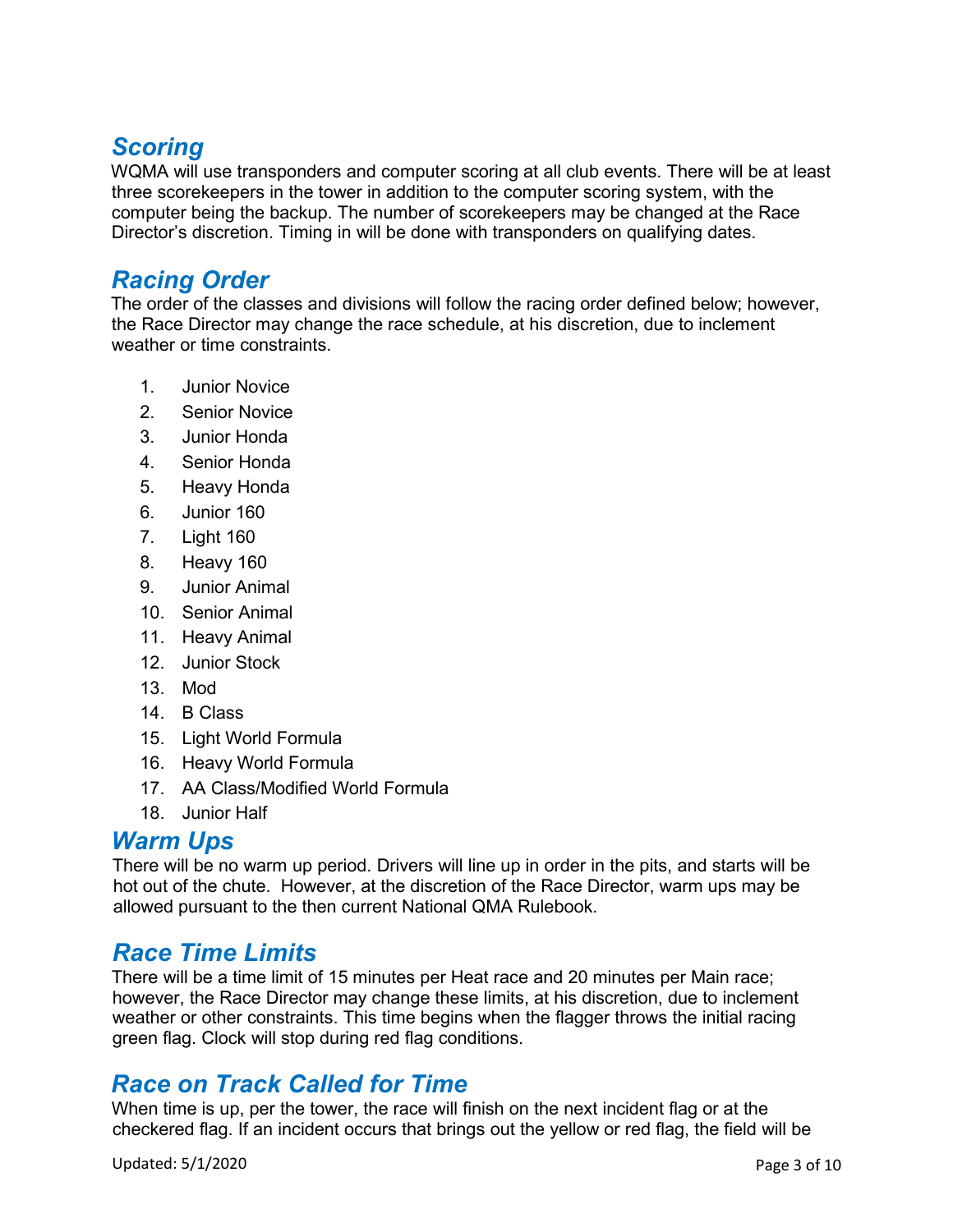lined up in re-start order and that will be the finish of the race signified by the waving of the yellow and checkered flags together.

### *Race on Track Called for Rain*

Races on the racing surface called for rain will move the cars to the hot chute or staging area as directed by the race director, cars will remain there until race is resumed or called. No working on cars in the hot chute during rain delay.

#### *Rain Out of Event*

For the 2020 season, there will be no makeup days for Rain Outs.

It is at the discretion of the Race Director to call the race for cause. The race director will not make a final decision to cancel an event prior to 11:30 am. Rain Outs are club events that were called due to rain or other cause when no green flag was thrown for any race or qualifier.

No late sign-ins will be allowed after a rain out is called. Drivers signed in will receive an "Attempt to race" toward year end award eligibility.

Refunds: For the first Rain Out of the season only, racing fees will be rolled forward to the following club event. If that event also rains out then fees are donated to the club.

#### *Delay*

In the case that the event is delayed, the Race Director will have the authority to alter the number of laps to best fit in all the races.

#### *Qualifying or Heats*

The format (qualifying or heats) of each race event is determined by the season's published schedule.

### *Qualifying*

Track records will be open at all events with qualifying format. On qualifying days up to 5 warm up laps will be allowed, along with three laps on the clock. Track records will be timed utilizing the WQMA computer scoring system. In the event that there is a scoring or timing malfunction while a car is on the track for qualifying that prevents the car from accurately being timed during the prescribed number of laps, the car will be black flagged and brought into the hot chute. Timing of other cars in class may continue while timing issue is addressed. The car in the hot chute will be released after a minimum of two cars complete qualifying, and at the discretion of the Race Director. The car will then be sent out again to start their 5 warm up and 3 laps on the clock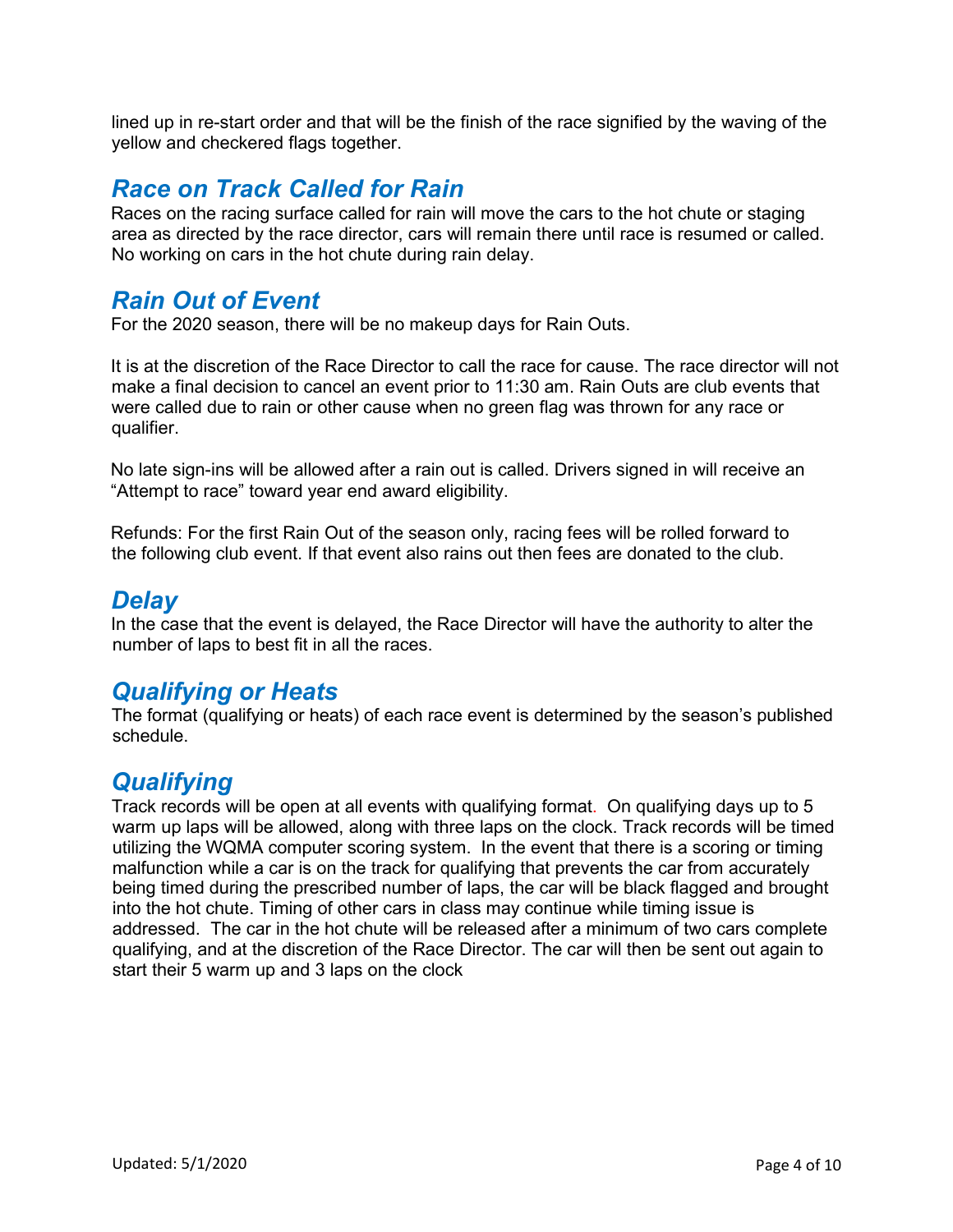### *Points – Moving up*

Drivers advancing from one division to another, **within the same engine class**, may be able to take part in the new division's point series. With regard to points, move ups are:

- drivers moving from novice to a competitive class (Novice to Jr. Honda or Sr. Honda)
- drivers moving from one division to another within the same engine class (examples: Jr. Animal to Sr. Animal, Lt. 160 to Hvy. 160.

NOT considered a move up: Moving from one CLASS to another (such as: Jr. Novice to Jr. Animal, Jr. Honda to Lt. 160 or Sr. Stock to Mod) will *not* be considered a move up: the driver will enter the new class with 0 points.

When a driver moves up, he will enter the new division with 1 point less than the driver with the lowest point total in the new division, who has run the same number of events.

In order to be eligible for the move up points, drivers must move by the start of the 4th race of the series. If a driver moves up *after* the 4th race in the series, they will start with 0 points in the new class.

Only one move per series allowed, and it must be at the beginning of an event. If a move up received a Flagrant Unsportsmanlike Conduct disqualification or a Technical DQ at teardown, or suspension in the old division, then they will start the new division with 0 points. Moved up drivers retain the points received in their old division for the remainder of the points series.

### *Throw Out Event*

There will be one throw out event for the 2020 season (per driver, per class/division). Each competitor will throw out their lowest event points total in each eligible class/division; it must be an event where other competitors scored points in that class/division. You cannot throw out an event in which you receive NE (NE=not eligible) due to a Flagrant Unsportsmanlike Conduct disqualification, Technical DQ at teardown, or suspension.

A driver does not need to sign in to an eligible event to qualify for a throw out event. A missed event (in a class/division where other competitors scored points at that event) will be scored as 0 points and may be used as the throw out event for that class/division.

Move ups: If the driver moves up and missed an event in the old division, their one throw out event will be in the old division and will not be allowed another in the new division.

#### *Points System*

Points are awarded to the driver, not the car.

Only the divisions who have completed the A Mains will receive points for the event \*\*In the event of a tie for places at the end of the series, two equal places will be awarded. (Ex. tie for 1st there will be 2 - 1st place awards given, and the next best finisher would receive third place). Rollover awards will be given only if the rollover occurred during a race (warm-ups and practice do not count).

For heat and qualifying points tables, please see the end of the document.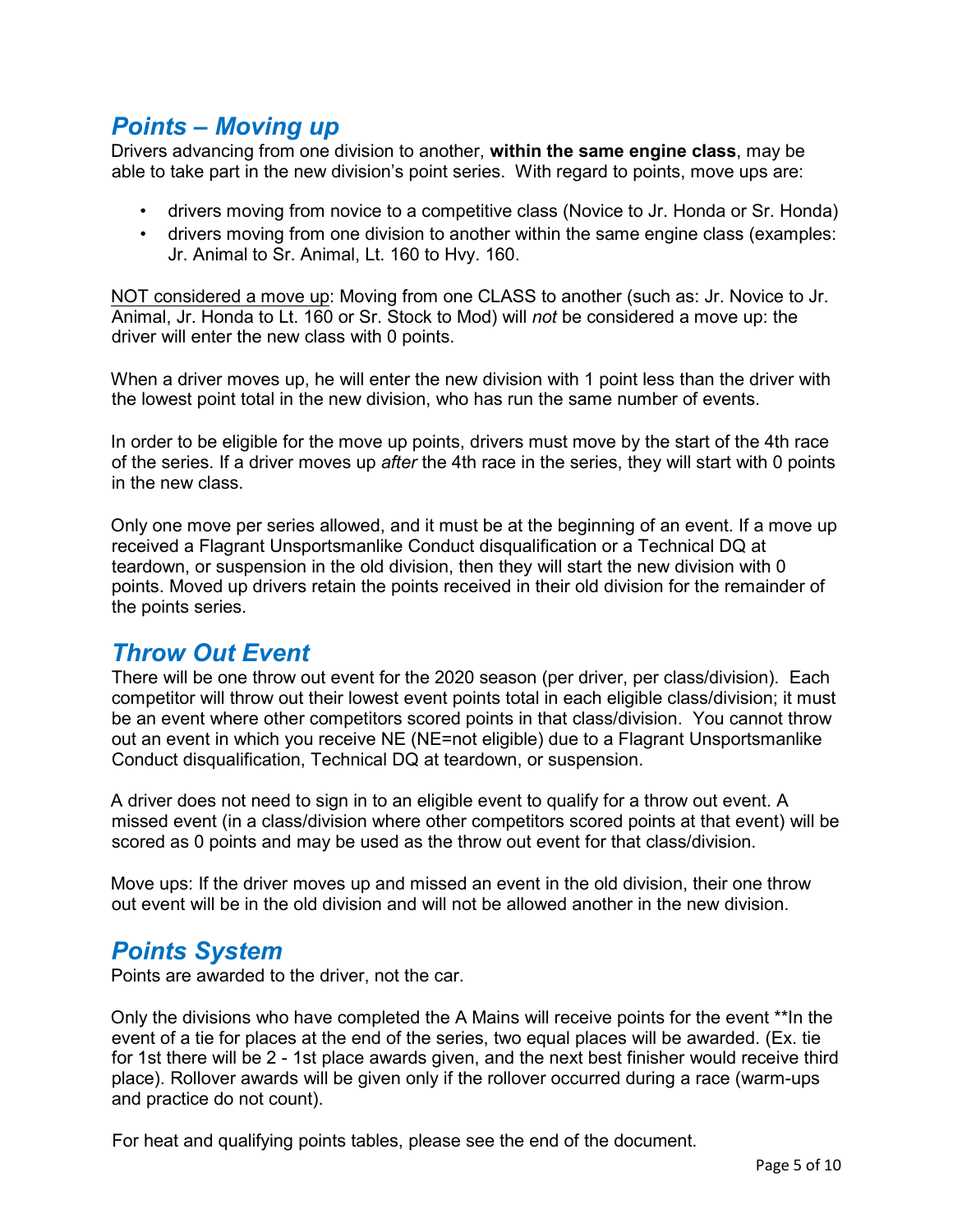YOU WILL ONLY RECEIVE POINTS FOR THE HIGHEST MAIN THAT YOU QUALIFY FOR.

If two or more cars are disabled together and are unable to continue, the points will be added together and divided between them equally unless one of the cars receives a call for that incident in which case they will then be scored as the next car behind the others in that incident.

Flagrant black flags will be captured on scoring sheet by tower and receive 0 points for that race. Flagrant Unsportsmanlike Conduct disqualification and Technical DQ's at tear down will receive no points, and NE (NE = not eligible) for the entire event in that class but will still receive credit for year-end awards. Drivers under suspension will receive NE for the specific class they are suspended from. All other DQ's will result in last place points for that race. If more than one driver is disqualified in a race, then both drivers will receive last place points. For example, if two drivers are DQ'd in a race with ten cars, then both drivers would receive points for 10th place. No driver would receive 9th place points.

If a driver scratches from their Main race, before the lineup is posted, lineups will be adjusted per the QMA rule book.

Drivers who score DNS (Did Not Start) or DNF (Did Not Finish) as the result of a crash, third chargeable DOT (Dead On Track), or any other instance identified as a DNF under QMA rules in a race will receive points according to when they drop out in relation to other drivers. They will be slotted into the main features based on their finishing position but will not be part of the inversion.

DNA (Did Not Attempt) means that the qualified car was not started or pushed out from the staging area onto the track for the race. A DNA for heat races or qualifying will receive 0 points. DNA in the main feature will receive last place points, but only if the driver attempted to race/ qualify for that class/division earlier in the event; otherwise the driver will receive 0 points

Novice Class is NOT racing for points or championships. Their attendance is logged for year-end participation awards.

#### *Awards For Points Events (awards given unless otherwise stated)*

A-Main Events: 1st, 2nd, 3rd, and 4th Places B-Main Events: 1st & 2nd Places; Ribbon for 3rd & 4th Places C & Lower Mains: 1st Place; Ribbon for 2nd, 3rd & 4th Places Any awards for non-points events to be determined by the board.

Event awards will be given out immediately after tech is completed except in extreme circumstances as determined by the WQMA President.

#### *Year End Awards*

For a driver to qualify for year-end awards he must attempt to race 50% of the scheduled events in the classes point series.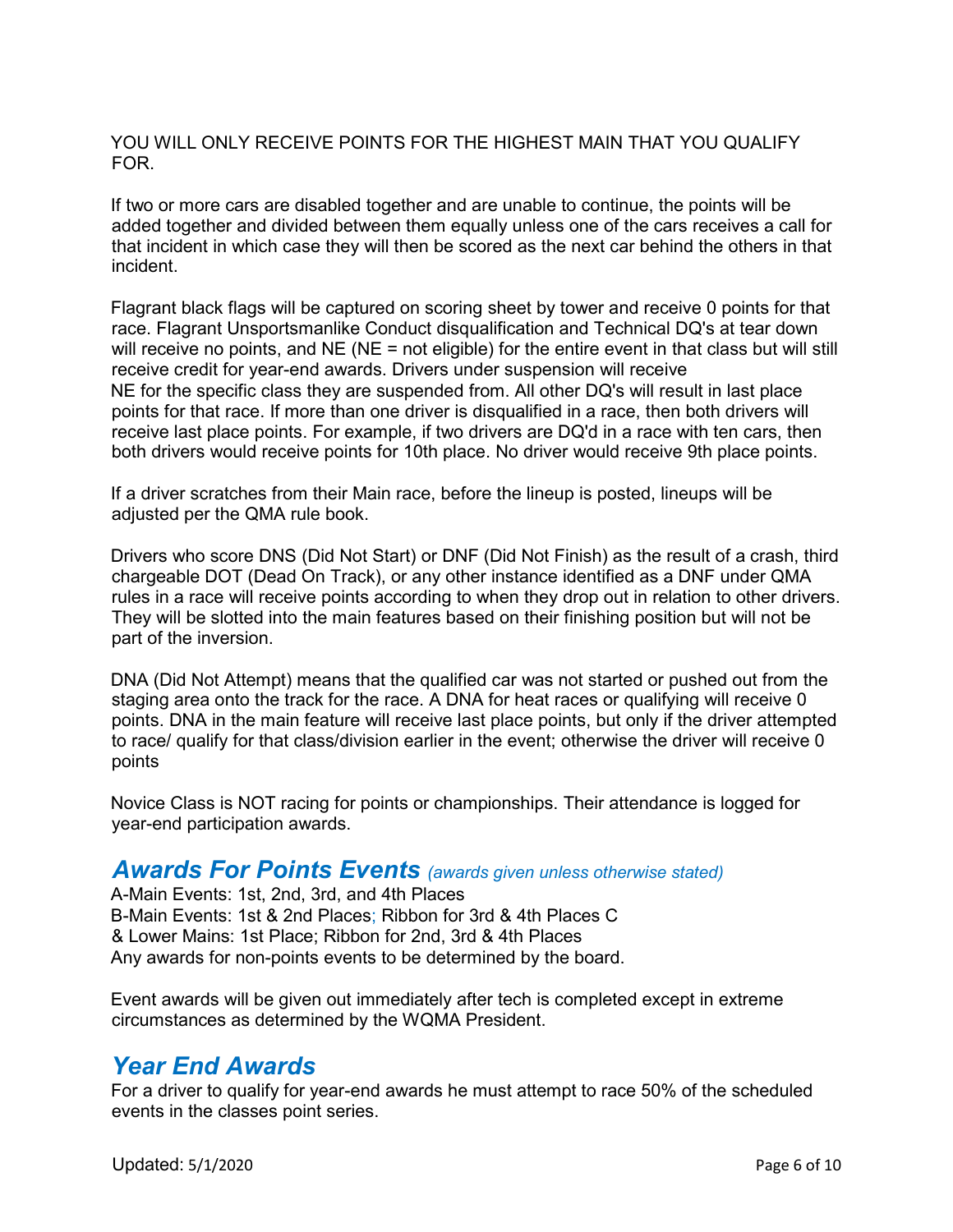For a division to qualify for year-end awards, that division must attempt to race at least 50% of the scheduled events with a minimum of 2 cars in each event.

An "attempt to race" for an event shall be defined by either of the following scenarios: • Car

signed in and scored something other than a "DNA" for qualifying, or a heat, or a main.

See definition of "DNA" under Points System.

• Car signed in and event was called on account of rain or other cause. See Rain Out of Event.

Eligibility for year-end participation awards will be defined as signing in for 50% of club events available to you as a WQMA member.

Year-end trophies and jackets will be awarded to the top four competitors in each division.

#### *Tire Rule*

All participants in all 2020 WQMA events will be required to run Spec Vega QMA tires on the right front and on the right rear. If a car is spotted in staging with the wrong brand and or compound tire, they will be required to change to the allowed tire brand and compound before being allowed to enter the track. If a car finishes a race with the wrong brand or compound tire, then they will be DQ'd at scales and receive 0 points for that race. All other QMA rules pertaining to tires apply. Junior Novice and Senior Novice are not required to run the Spec Vega QMA tires.

At all 2020 WQMA events all cars will be required to start their A Main event with the same right-side tires that they ran during their respective heat race. For qualifying events, all cars will be required to start the A Main event with the same right-side tires that they qualified with. The WQMA Tech Director and WQMA board will implement a system for marking tires at the conclusion of each heat race or qualifying session to ensure that A Main feature participants are using the same tire that was used for heat races and/or time trials. Allowances for a replacement tire can be made with prior Race Director approval in cases where a tire becomes inadvertently damaged beyond use. The replacement tire must also be a previously marked tire. Penalty for racing the A Main without the required marked tire will be considered a DQ at scales and receive last place points for that race.

### *Fuel*

Fuel will be tested periodically at the discretion of the tech director. Mid-grade fuel must be purchased at the Shell station, at 13885 Fryelands Blvd. Monroe, WA 98272 (1/2 mile west of track on Hwy. 2, across highway and railroad from AM/PM), on the day of all club events, points races or not, whether it is heat races or qualifying format. Selected station and grade shall be posted on the club website.

### *Sealing*

Sealing will be done per QMA procedures/rules on qualifying days immediately after each car qualifies that breaks that division's track record. Those cars required to be sealed that leave the sealing area prior to getting their car sealed will receive a "no time". In Addition, all of these seals must still be in place when engine is teched.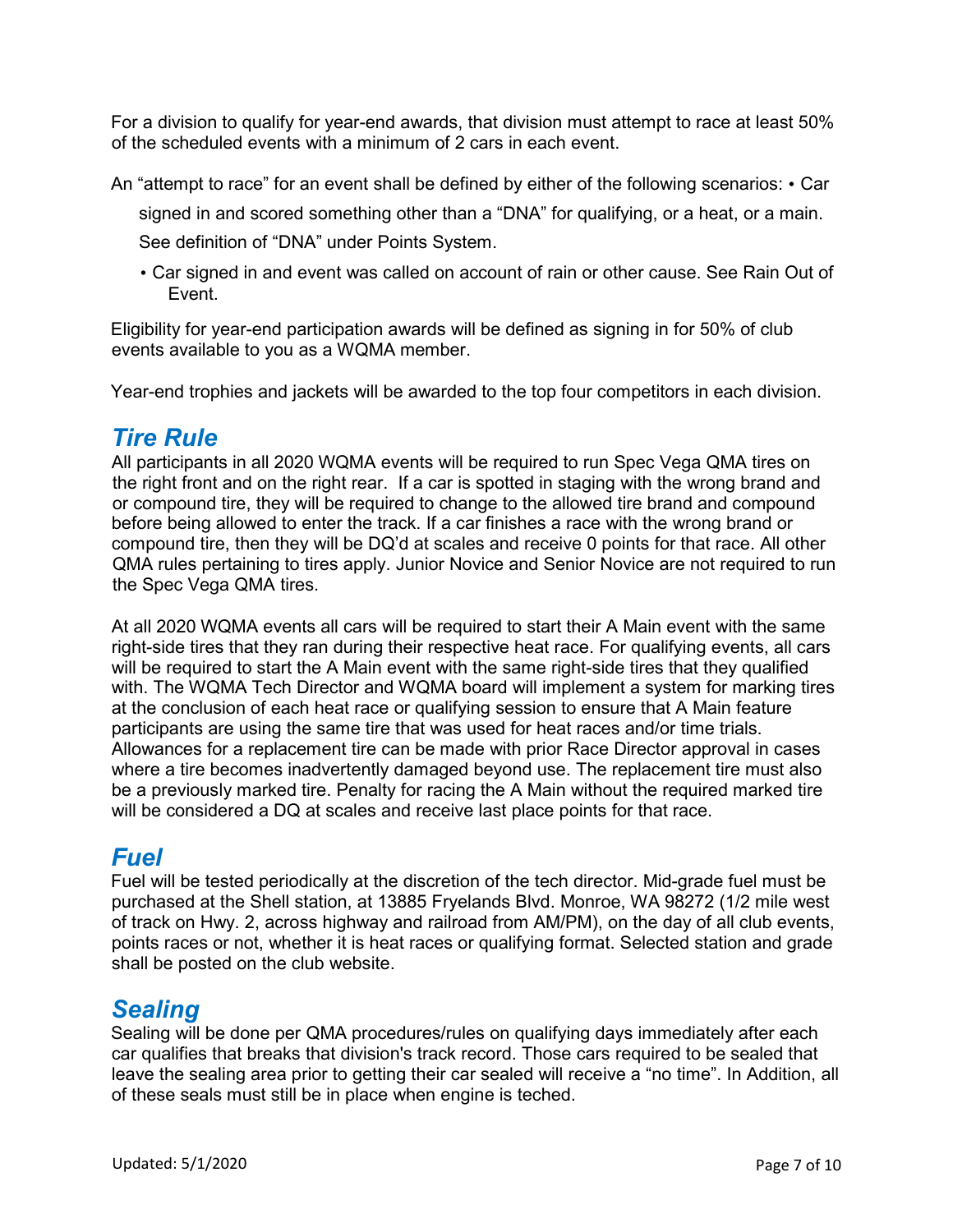### *Technical Procedures*

The top 4 finishers in each A Main of all events will automatically be impounded to a specified holding area for Technical proceedings. Fuel will be checked on all cars before they are released. Tech teardowns will be done per QMA rulebook. All cars in impound must remain there until released by tech director; not doing so will be considered a refusal of tech. The Technical Director and one WQMA club board member will coordinate with the tower on how tech will be handled at each race. The Technical Director will draw a minimum of two divisions that will be inspected for the event in the presence of at least 1 club board member.

In addition, cars will be checked for weight and conformance with QMA rules such as nerf bars, tread width, etc., when leaving the track after qualifying/heats and main events. Do not leave scale area until you are released or you will be DQ'd.

# *End of Year Tech*

At the conclusion of the final club points race of the year, the top four drivers in championship points in each class must present their car and engine for end of year tech. If you will not be attending the last points race of the year, exceptions will be made to present the car and engine at an alternate time and/or location. All exceptions must be approved by the tech director and the board prior to the running of the final points race. Failure to present car and engine for end of year tech will result in the loss of 150 championship points.

### *Helmet Visors*

All drivers must wear clear or amber face shields after dark, or whenever the lights are turned on. The race director shall determine specifically which race number this begins with.

# *REQUIRED DRIVER'S SAFETY GEAR:*

- Helmet: Snell SA/SAH 2010 or SFI 24.1, with no cracks in face shield
- Jacket and Pants (or full suit): SFI 3.2A/1 minimum
- Neck Collar or Hans Type collar: SFI 3.3
- Gloves: SFI 3.3/5 2 layer
- Wrist Restraints: No spec
- Shoes: No spec, just must completely cover feet
- Socks: No exposed skin when sitting in car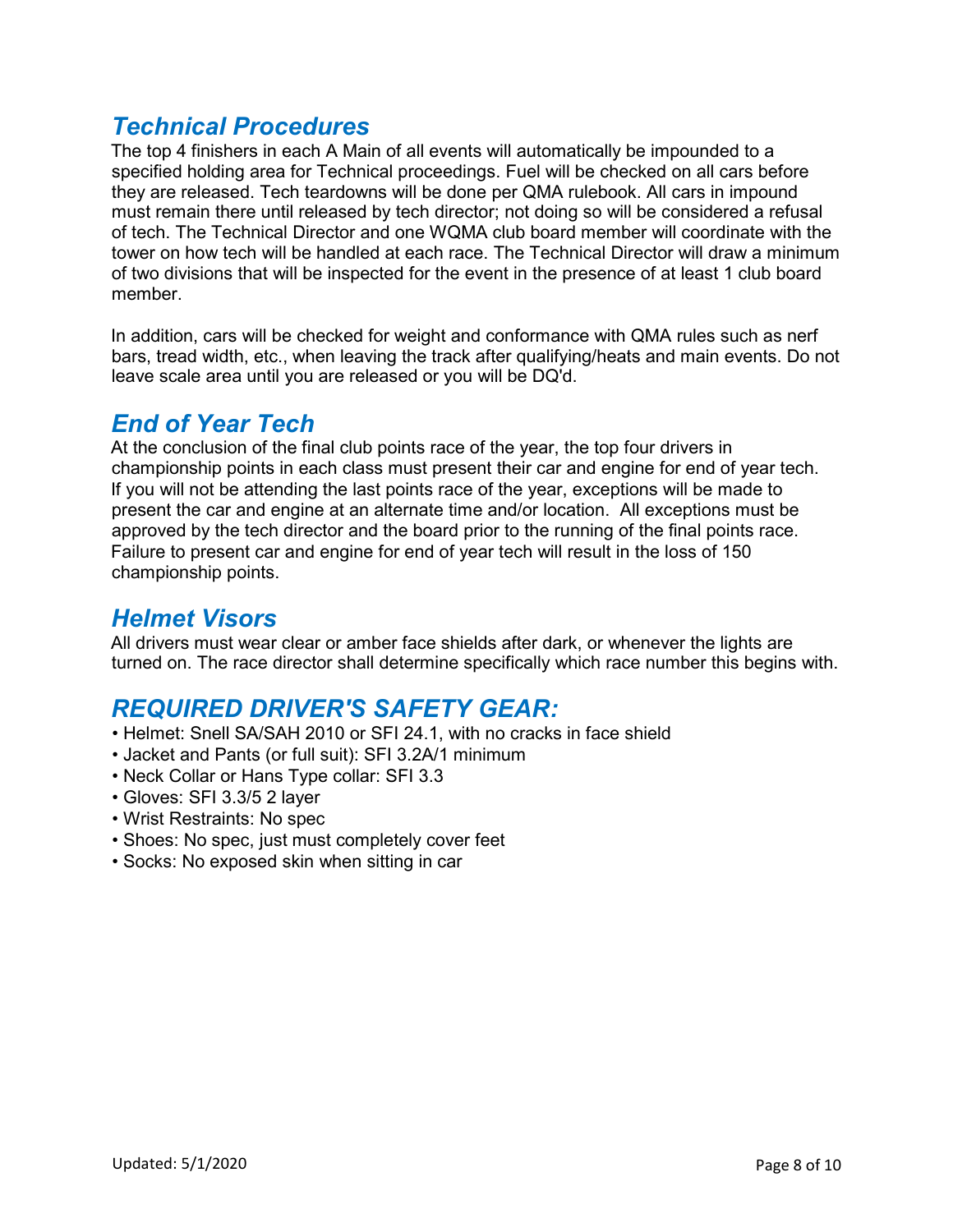# *Points System Tables*

**Heats:** 1 point spread per position  $1st - 20$  $2nd - 19$ 3rd – 18 etc.

Heat race line-ups to be determined by pill draw at sign-in. Driver pill draw numbers will be posted next to driver's name.

Main Event: 2 point spread per position:

A-Main: 1st - 150, 2nd -148, 3rd -146, 4th -144, 5th -142, 6th -140, 7th -138 etc.

B-Main: 5th - 130, 6th -128, 7th -126, 8th -124, 9th -122, 10th -120 (Novice Classes Start at 134)

C-Main: 5th - 118, 6th -116, 7th -114, 8th -112, 9th -110, 10th -108 (Novice Classes Start at 126)

D-Main: 5th - 106, 6th -104, 7th -102, 8th -100, 9th -98, 10th -96 (Novice Classes Start at 118)

E-Main: 5th - 94, 6th -92, 7th -90, 8th -88, 9th -86, 10th -84 (Novice Classes Start at 110)

F-Main: 5th - 82, 6th -80, 7th -78, 8th -76, 9th -74, 10th -72 (Novice Classes Start at 102)

G-Main: 5th - 70, 6th -68, 7th -66, 8th -64, 9th -62, 10th -60 etc. (Novice Classes Start at 94)